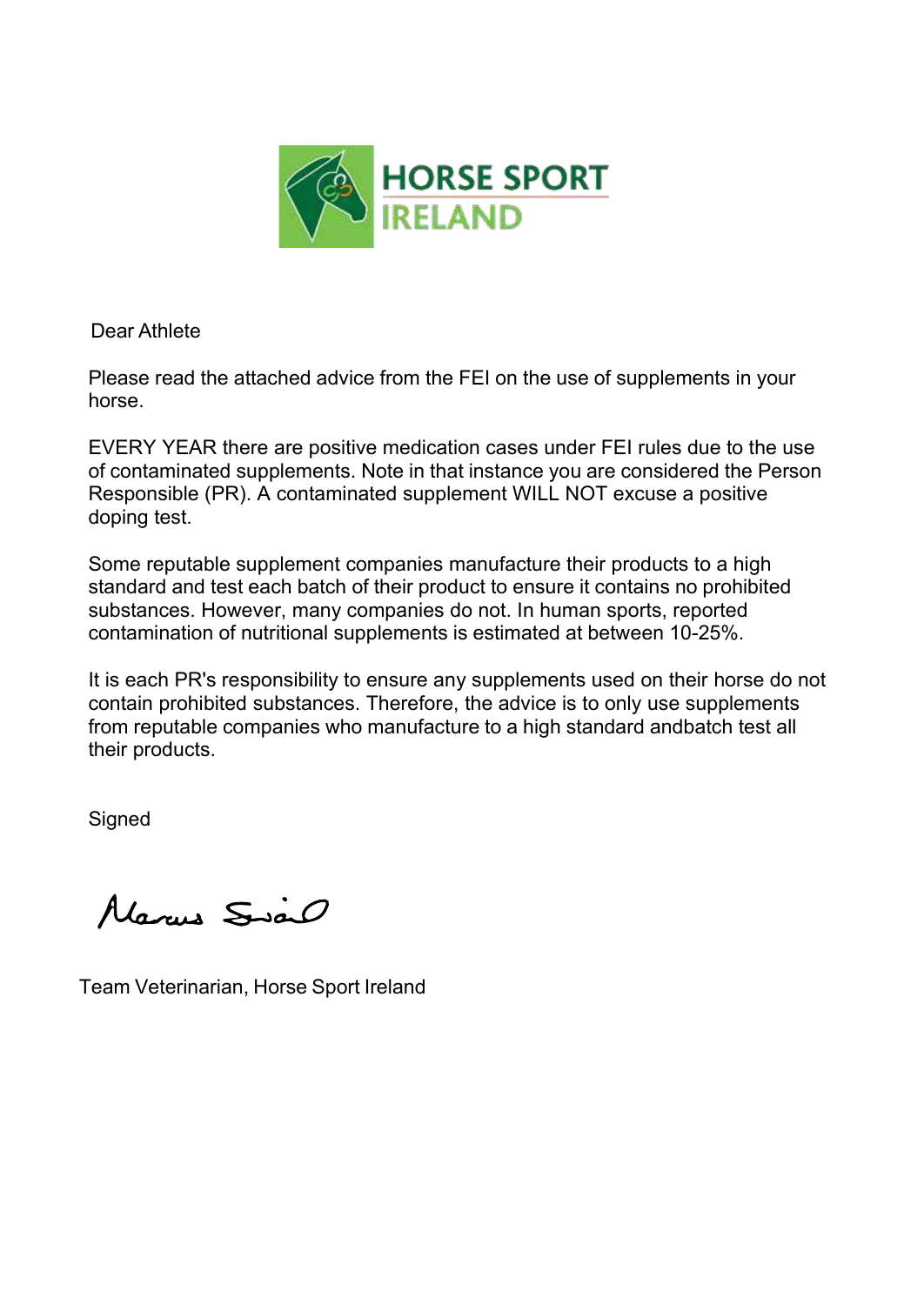

## **FEI Warning Regarding the Administration of Supplements to Horses**

Articles 10.4 of the Equine Anti-Doping Rules and the Equine Controlled Medication Rules state that the elimination of a period of ineligibility on the basis of "No Fault **or Negligenc**e´ does **not apply** ³*where the presence of the Banned Substance/Controlled Medication Substance in a Sample came from a mislabeled or contaminated supplement.* Articles 10.4 go on to state that "*Persons Responsible are responsible for what their Horses ingest and have been warned about the possibility of supplement contamination*´.

Persons Responsible should be aware that it is **not unusual** for **supplements**, herbal remedies etc. marketed within the equine industry or over the internet to **contain Banned Substances or Controlled Medication Substances** that are **not disclosed** on the product label. It is also possible that those substances are contained in **different amounts** in the supplement, herbal remedies etc. than stated on the label, or the product used may have been **inadvertently contaminated** with a Banned or Controlled Medication Substance. There is **no guarantee** that the ingredients list on any supplement, herbal remedy etc. is accurate.

In the past horses, to which supplements, herbal remedies etc., have been given have produced positive tests as a result of ingesting such products. **Persons Responsible are responsible for what their horses ingest** and they are, therefore, **responsible for any substance found in a sample** provided by their horse. A contaminated supplement will **not excuse** a positive doping test, and sanctions will be imposed in accordance with the rules.

Persons Responsible must take all steps to **verify** the ingredients of any medicines and supplements that they choose to give (or have given) to their horse.

Persons Responsible should never purchase (or have purchased) supplements from non-reputable sources. Online resources may be able to help in identifying **reputable sources**, but not all supplements can be or are checked, and it is well known that product ingredients vary from country to country, and even from batch to batch.

Where supplements are given to a Person Responsible's horse, the FEI's Veterinary Regulations recommend keeping a **logbook** listing all supplements administered to the horse, including **all details** such as date of administration, dose, place of administration (location), official product name and the relevant batch number.

Any Person Responsible who uses supplements, herbal remedies etc. for his/her horse does so **at his or her own risk** of committing an EADCMR violation. Persons Responsible should always ensure that they **exercise extreme caution** and judgment in the products that they use.